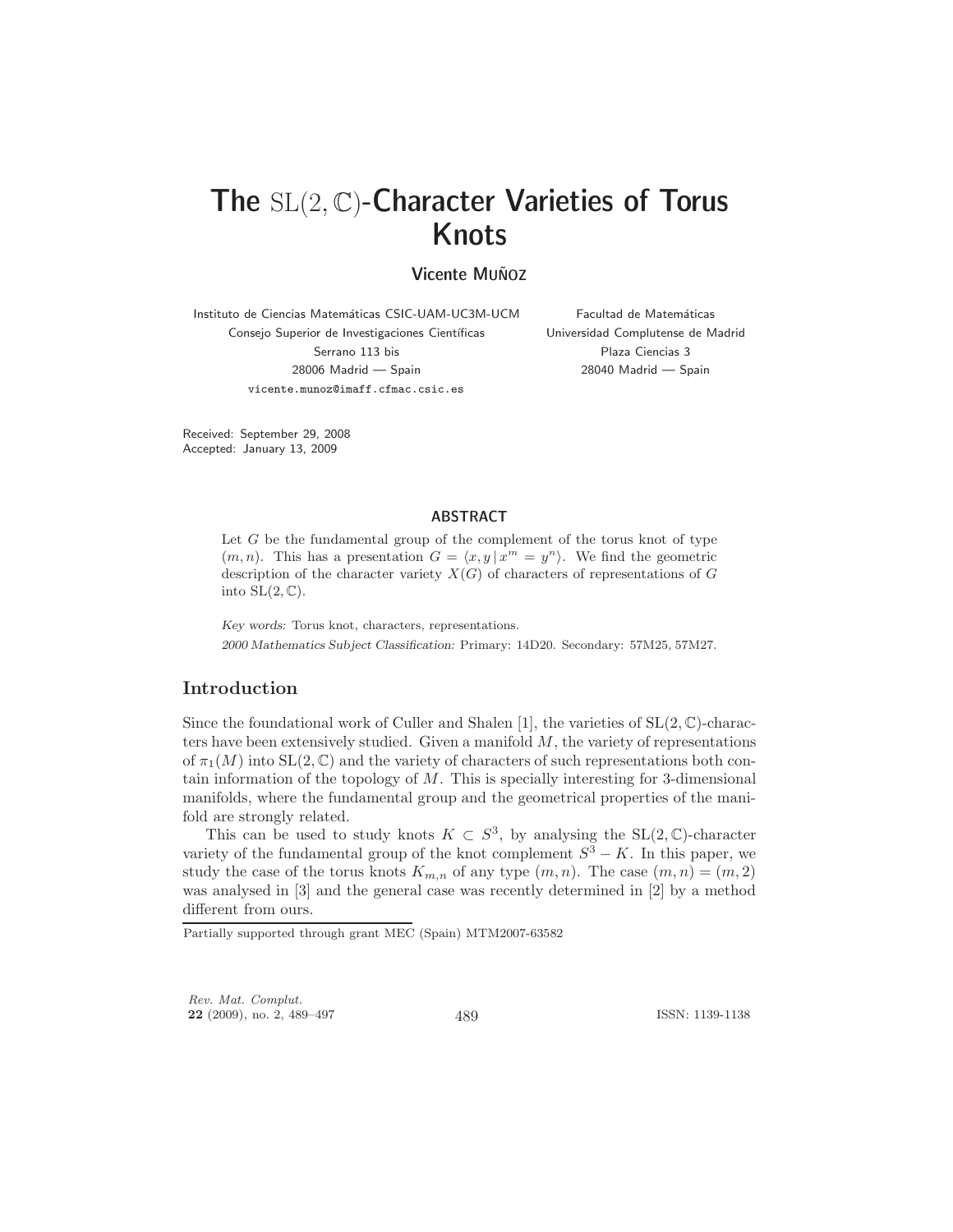#### 1. Character varieties

A representation of a group G in  $SL(2, \mathbb{C})$  is a homomorphism  $\rho : G \to SL(2, \mathbb{C})$ . Consider a finitely presented group  $G = \langle x_1, \ldots, x_k | r_1, \ldots, r_s \rangle$ , and let  $\rho : G \to SL(2, \mathbb{C})$ be a representation. Then  $\rho$  is completely determined by the k-tuple  $(A_1, \ldots, A_k)$  =  $(\rho(x_1), \ldots, \rho(x_k))$  subject to the relations  $r_i(A_1, \ldots, A_k) = 0, 1 \leq j \leq s$ . Using the natural embedding  $SL(2, \mathbb{C}) \subset \mathbb{C}^4$ , we can identify the space of representations as

$$
R(G) = \text{Hom}(G, \text{SL}(2, \mathbb{C}))
$$
  
= { $(A_1, ..., A_k) \in \text{SL}(2, \mathbb{C})^k | r_j(A_1, ..., A_k) = 0, 1 \le j \le s$ }  $\subset \mathbb{C}^{4k}$ .

Therefore  $R(G)$  is an affine algebraic set.

We say that two representations  $\rho$  and  $\rho'$  are equivalent if there exists  $P \in SL(2, \mathbb{C})$ such that  $\rho'(g) = P^{-1}\rho(g)P$ , for every  $g \in G$ . This produces an action of  $SL(2,\mathbb{C})$  in  $R(G)$ . The moduli space of representations is the GIT quotient

$$
M(G) = \text{Hom}(G, \text{SL}(2, \mathbb{C})) // \text{SL}(2, \mathbb{C}).
$$

A representation  $\rho$  is *reducible* if the elements of  $\rho(G)$  all share a common eigenvector, otherwise  $\rho$  is *irreducible*.

Given a representation  $\rho : G \to SL(2, \mathbb{C})$ , we define its *character* as the map  $\chi_{\rho}: G \to \mathbb{C}, \chi_{\rho}(g) = \text{tr}\,\rho(g)$ . Note that two equivalent representations  $\rho$  and  $\rho'$  have the same character, and the converse is also true if  $\rho$  or  $\rho'$  is irreducible [1, Proposition 1.5.2].

There is a character map  $\chi: R(G) \to \mathbb{C}^G$ ,  $\rho \mapsto \chi_{\rho}$ , whose image

$$
X(G) = \chi(R(G))
$$

is called the *character variety of G*. Let us give  $X(G)$  the structure of an algebraic variety. By the results of [1], there exists a collection  $g_1, \ldots, g_a$  of elements of G such that  $\chi_{\rho}$  is determined by  $\chi_{\rho}(g_1), \ldots, \chi_{\rho}(g_a)$ , for any  $\rho$ . Such collection gives a map

$$
\Psi: R(G) \to \mathbb{C}^a, \qquad \Psi(\rho) = (\chi_{\rho}(g_1), \ldots, \chi_{\rho}(g_a)).
$$

We have a bijection  $X(G) \cong \Psi(R(G))$ . This endows  $X(G)$  with the structure of an algebraic variety. Moreover, this is independent of the chosen collection as proved in [1].

**Lemma 1.1.** The natural algebraic map  $M(G) \to X(G)$  is a bijection.

*Proof.* The map  $R(G) \to X(G)$  is algebraic and  $SL(2, \mathbb{C})$ -invariant, hence it descends to an algebraic map  $\varphi : M(G) \to X(G)$ . Let us see that  $\varphi$  is a bijection.

For  $\rho$  an irreducible representation, if  $\varphi(\rho) = \varphi(\rho')$  then  $\rho$  and  $\rho'$  are equivalent representations; so they represent the same point in  $M(G)$ .

Now suppose that  $\rho$  is reducible. Consider  $e_1 \in \mathbb{C}^2$  the common eigenvector of all  $\rho(g)$ . This gives a sub-representation  $\rho' : G \to \mathbb{C}^*$  of G. We have a quotient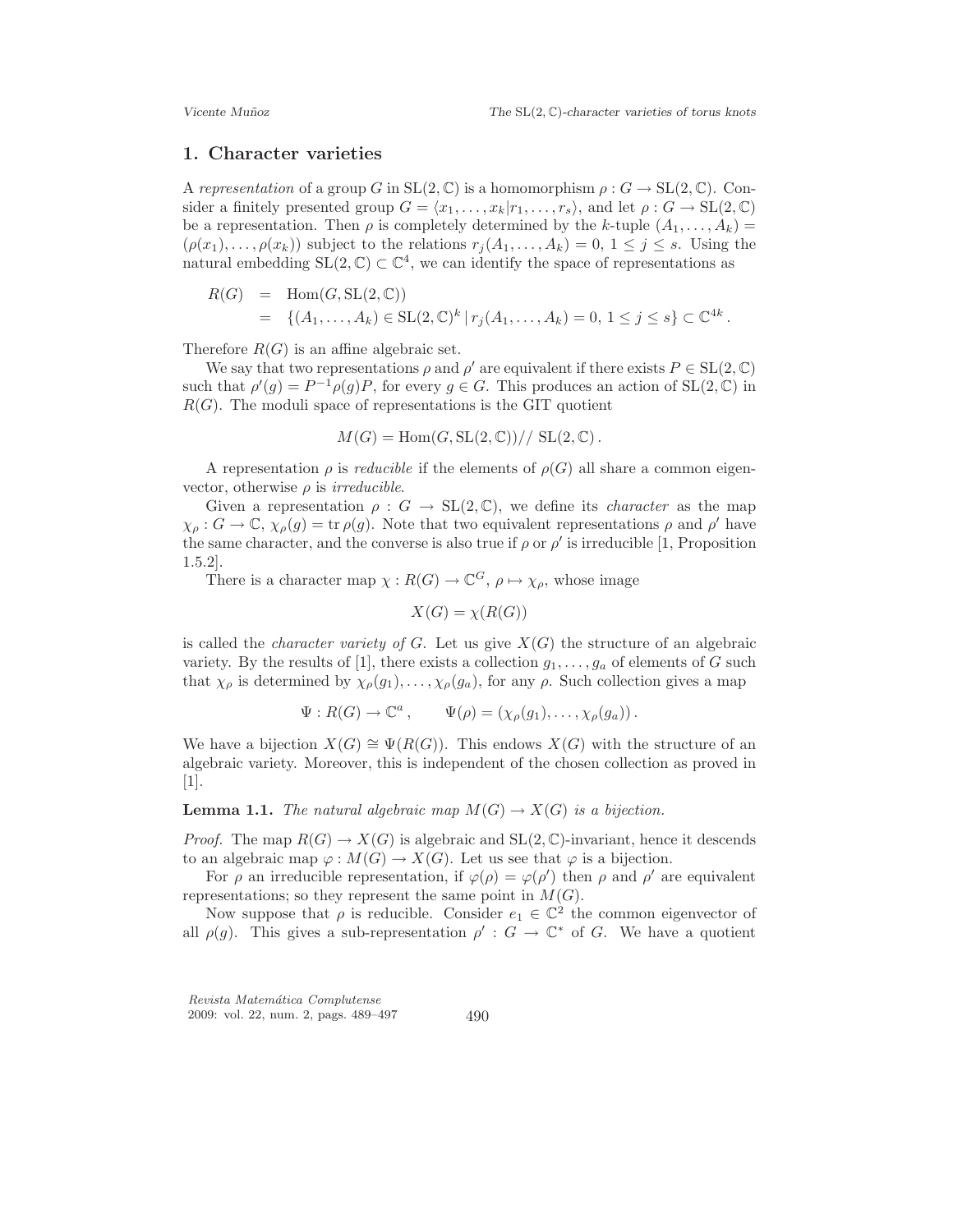representation  $\rho'' = \rho/\rho' : G \to \mathbb{C}^*$ , defined as the representation induced by  $\rho$  in the quotient space  $\mathbb{C}^2/\langle e_1 \rangle$ . As characters,  $\rho'' = \rho'^{-1}$ . The representation  $\rho' \oplus \rho''$ is the *semisimplification* of  $\rho$ . It is in the closure of the SL(2, C)-orbit through  $\rho$ . Clearly,  $\chi_{\rho}(g) = \rho'(g) + \rho'(g)^{-1}$ . Now if  $\rho$  and  $\tilde{\rho}$  are two reducible representations and  $\varphi(\rho) = \varphi(\tilde{\rho})$ , then their semisimplifications have the same character, that is

$$
\chi_{\rho}(g) = \chi_{\tilde{\rho}}(g) \Rightarrow \rho'(g) + \rho'(g)^{-1} = \tilde{\rho}'(g) + \tilde{\rho}'(g)^{-1}.
$$

Therefore  $\rho' = \tilde{\rho}'$  or  $\rho' = \tilde{\rho}'^{-1}$ . In either case  $\rho$  and  $\tilde{\rho}$  represent the same point in  $M(G)$ , which is actually the point represented by  $\rho' \oplus \rho'^{-1}$ . П

#### 2. Character varieties of torus knots

Let  $T^2 = S^1 \times S^1$  be the 2-torus and consider the standard embedding  $T^2 \subset S^3$ . Let m, n be a pair of coprime positive integers. Identifying  $T^2$  with the quotient  $\mathbb{R}^2/\mathbb{Z}^2$ , the image of the straight line  $y = \frac{m}{n}x$  in  $T^2$  defines the torus knot of type  $(m, n)$ , which we shall denote as  $K_{m,n} \subset S^{3}$  (see [4, Chapter 3]).

For any knot  $K \subset S^3$ , we denote by  $G(K)$  the fundamental group of the exterior  $S^3 - K$  of the knot. It is known that

$$
G_{m,n} = G(K_{m,n}) \cong \langle x, y | x^m = y^n \rangle.
$$

The purpose of this paper is to describe the character variety  $X(G_{m,n})$ .

In [3], the character variety  $X(G_{m,2})$  is computed. We want to extend the result to arbitrary  $m, n$ , and give a simpler argument than that of [3].

After the completion of this work, we became aware of the paper [2] where the character varieties of  $X(G_{m,n})$  are determined (even without the assumption of m, n being coprime). However, our method is more direct than the one presented in [2].

To start with, note that

$$
R(G_{m,n}) = \{(A, B) \in SL(2, \mathbb{C}) \, | \, A^m = B^n \}.
$$

Therefore we shall identify a representation  $\rho$  with a pair of matrices  $(A, B)$  satisfying the required relation  $A^m = B^n$ .

We decompose the character variety

$$
X(G_{m,n}) = X_{red} \cup X_{irr},
$$

where  $X_{red}$  is the subset consisting of the characters of reducible representations (which is a closed subset by  $[1]$ ), and  $X_{irr}$  is the closure of the subset consisting of the characters of irreducible representations.

**Proposition 2.1.** There is an isomorphism  $X_{red} \cong \mathbb{C}$ . The correspondence is defined by

$$
\rho = \left(A = \left(\begin{array}{cc} t^n & 0 \\ 0 & t^{-n} \end{array}\right), B = \left(\begin{array}{cc} t^m & 0 \\ 0 & t^{-m} \end{array}\right)\right) \mapsto s = t + t^{-1} \in \mathbb{C}.
$$

Revista Matemática Complutense 2009: vol. 22, num. 2, pags. 489–497

491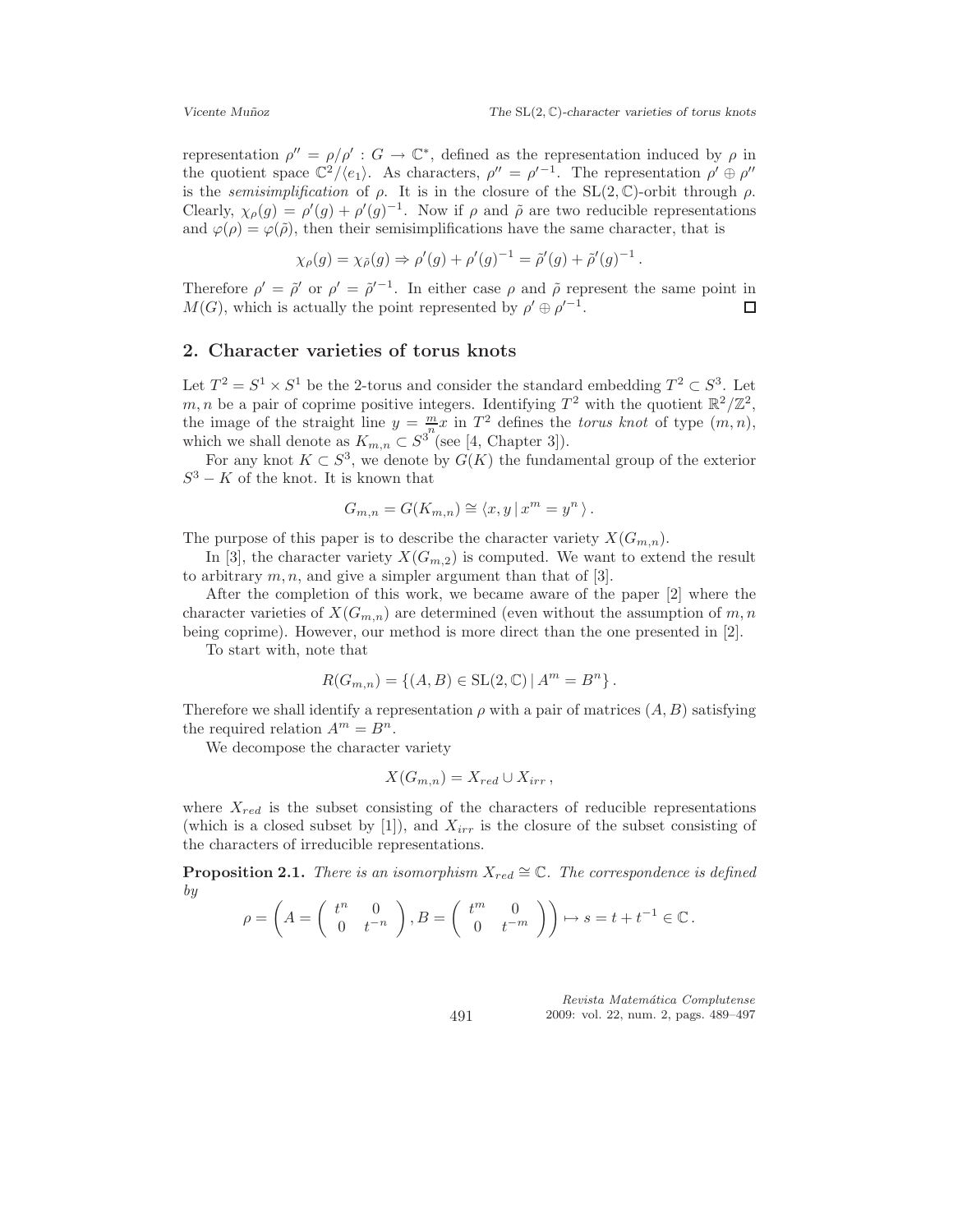*Proof.* By the discussion in Lemma 1.1, an element in  $X_{red}$  is described as the character of a split representations  $\rho = \rho' \oplus \rho'^{-1}$ . This means that in a suitable basis,

$$
A = \begin{pmatrix} \lambda & 0 \\ 0 & \lambda^{-1} \end{pmatrix} \text{ and } B = \begin{pmatrix} \mu & 0 \\ 0 & \mu^{-1} \end{pmatrix}.
$$

The equality  $A^m = B^n$  implies  $\lambda^m = \mu^n$ . Therefore there is a unique  $t \in \mathbb{C}$  with  $t \neq 0$  such that

$$
\begin{cases} \lambda = t^n, \\ \mu = t^m. \end{cases}
$$

(Here we use the coprimality of  $(m, n)$ ). Note that the pair  $(A, B)$  is well-defined up to permuting the two vectors in the basis. This corresponds to the change  $(\lambda, \mu) \mapsto$  $(\lambda^{-1}, \mu^{-1})$ , which in turn corresponds to  $t \mapsto t^{-1}$ . So  $(A, B)$  is parametrized by  $s = t + t^{-1} \in \mathbb{C}.$  $\Box$ 

**Lemma 2.2.** Suppose that  $\rho = (A, B) \in R(G_{m,n})$ . In any of the following cases:

- (a)  $A^m = B^n \neq \pm \text{Id},$
- (b)  $A = \pm \text{Id}$  or  $B = \pm \text{Id}$ .
- $(c)$  A or B is non-diagonalizable,

the representation  $\rho$  is reducible.

*Proof.* First suppose that A is diagonalizable with eigenvalues  $\lambda, \lambda^{-1}$ , and suppose that  $\lambda^m \neq \pm 1$ . Then there is a basis  $e_1, e_2$  in which  $A = \begin{pmatrix} \lambda & 0 \\ 0 & \lambda^{-1} \end{pmatrix}$  $0 \lambda^{-1}$  , which is well-determined up to multiplication of the basis vectors by non-zero scalars. Then

$$
B^n = A^m = \begin{pmatrix} \lambda^m & 0 \\ 0 & \lambda^{-m} \end{pmatrix}
$$

is a diagonal matrix, different from  $\pm$ Id. Therefore  $B$  must be diagonal in the same basis,  $B = \begin{pmatrix} \mu & 0 \\ 0 & \mu \end{pmatrix}$ 0  $\mu^{-1}$ ), with  $\lambda^m = \mu^n$ . This proves the reducibility in case (a).

Now suppose that  $A = \lambda \mathrm{Id}$ ,  $\lambda = \pm 1$ . Then  $B^n = \lambda^m \mathrm{Id}$ , so it must be that B is diagonalizable. Using a basis in which  $B$  is diagonal, we get the reducibility in case (b).

Finally, suppose that A is not diagonalizable. Then there is a suitable basis on which A takes the form  $A = \begin{pmatrix} \lambda & 1 \\ 0 & \lambda \end{pmatrix}$  $0 \lambda$ ), with  $\lambda = \pm 1$ . Clearly

$$
B^n = A^m = \lambda^m \begin{pmatrix} 1 & m\lambda \\ 0 & 1 \end{pmatrix}
$$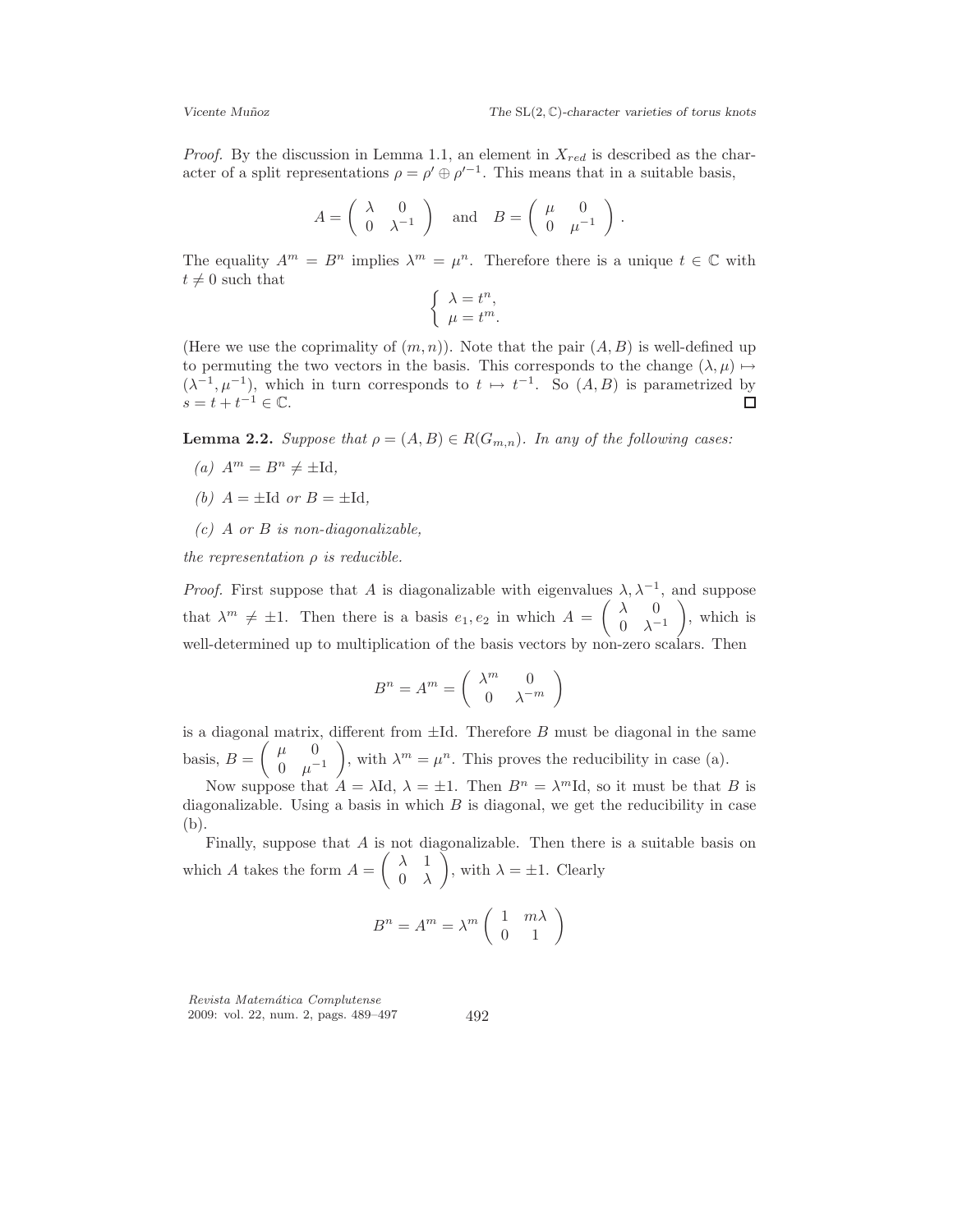and so

$$
B=\left(\begin{array}{cc} \mu & x \\ 0 & \mu \end{array}\right),\,
$$

with  $\mu = \pm 1$ ,  $\mu^n = \lambda^m$  and  $\mu nx = \lambda m$ . In this basis, the vector  $e_1$  is an eigenvector for both A and B. Hence the representation  $(A, B)$  is reducible, completing the case (c). □

**Proposition 2.3.** Let  $X_{irr}^o$  be the set of irreducible characters, and  $X_{irr}$  its closure. Then

$$
X_{irr}^o \cong \{(\lambda, \mu, r) \mid \lambda^m = \mu^n = \pm 1, \lambda \neq \pm 1, \mu \neq \pm 1, r \in \mathbb{C} - \{0, 1\}\} / \mathbb{Z}_2 \times \mathbb{Z}_2,
$$
  
\n
$$
X_{irr} \cong \{(\lambda, \mu, r) \mid \lambda^m = \mu^n = \pm 1, \lambda \neq \pm 1, \mu \neq \pm 1, r \in \mathbb{C}\} / \mathbb{Z}_2 \times \mathbb{Z}_2.
$$

where  $\mathbb{Z}_2 \times \mathbb{Z}_2$  acts as  $(\lambda, \mu, r) \sim (\lambda^{-1}, \mu, 1-r) \sim (\lambda, \mu^{-1}, 1-r) \sim (\lambda^{-1}, \mu^{-1}, r)$ .

*Proof.* Let  $\rho = (A, B)$  be an element of  $R(G_{m,n})$  which is an irreducible representation. By Lemma 2.2, A is diagonalizable but not equal to  $\pm$ Id, and  $A^m = \pm$ Id. So the eigenvalues  $\lambda, \lambda^{-1}$  of A satisfy  $\lambda^m = \pm 1$  and  $\lambda \neq \pm 1$ . Analogously, B is diagonalizable but not equal to  $\pm$ Id, with eigenvalues  $\mu, \mu^{-1}$ , with  $\mu^n = \pm 1$ ,  $\mu \neq \pm 1$ . Moreover,

 $\lambda^m = \mu^n$ .

We may choose a basis  $\{e_1, e_2\}$  under which A diagonalizes. This is well-defined up to multiplication of  $e_1$  and  $e_2$  by two non-zero scalars. Let  $\{f_1, f_2\}$  be a basis under which B diagonalizes, which is well-defined up to multiplication of  $f_1$ ,  $f_2$  by non-zero scalars. Then  $\{[e_1], [e_2], [f_1], [f_2]\}$  are four points of the projective line  $\mathbb{P}^1 = \mathbb{P}(\mathbb{C}^2)$ . Note that the pair  $(A, B)$  is irreducible if and only if the four points are different.

The only invariant of four points in  $\mathbb{P}^1$  is the double ratio

$$
r = ([e_1] : [e_2] : [f_1] : [f_2]) \in \mathbb{P}^1 - \{0, 1, \infty\} = \mathbb{C} - \{0, 1\}.
$$

So  $(A, B)$  is parametrized, up to the action of  $SL(2, \mathbb{C})$ , by  $(\lambda, \mu, r)$ . Permuting the two basis vectors  $e_1, e_2$  corresponds to  $(\lambda, \mu, r) \mapsto (\lambda^{-1}, \mu, 1-r)$ , since

$$
([e_2] : [e_1] : [f_1] : [f_2]) = 1 - ([e_1] : [e_2] : [f_1] : [f_2]).
$$

Analogously, permuting the two basis vectors  $f_1, f_2$  corresponds to

$$
(\lambda, \mu, r) \mapsto (\lambda, \mu^{-1}, 1 - r).
$$

Note that this gives an action of  $\mathbb{Z}_2 \times \mathbb{Z}_2$  and  $X^o_{irr}$  is the quotient of the set of  $(\lambda, \mu, r)$ as above by this action.

To describe the closure of  $X_{irr}^o$ , we have to allow  $f_1$  to coincide with  $e_1$ . This corresponds to  $r = 1$  (the same happens if  $f_2$  coincides with  $e_2$ ). In this case,  $e_1$  is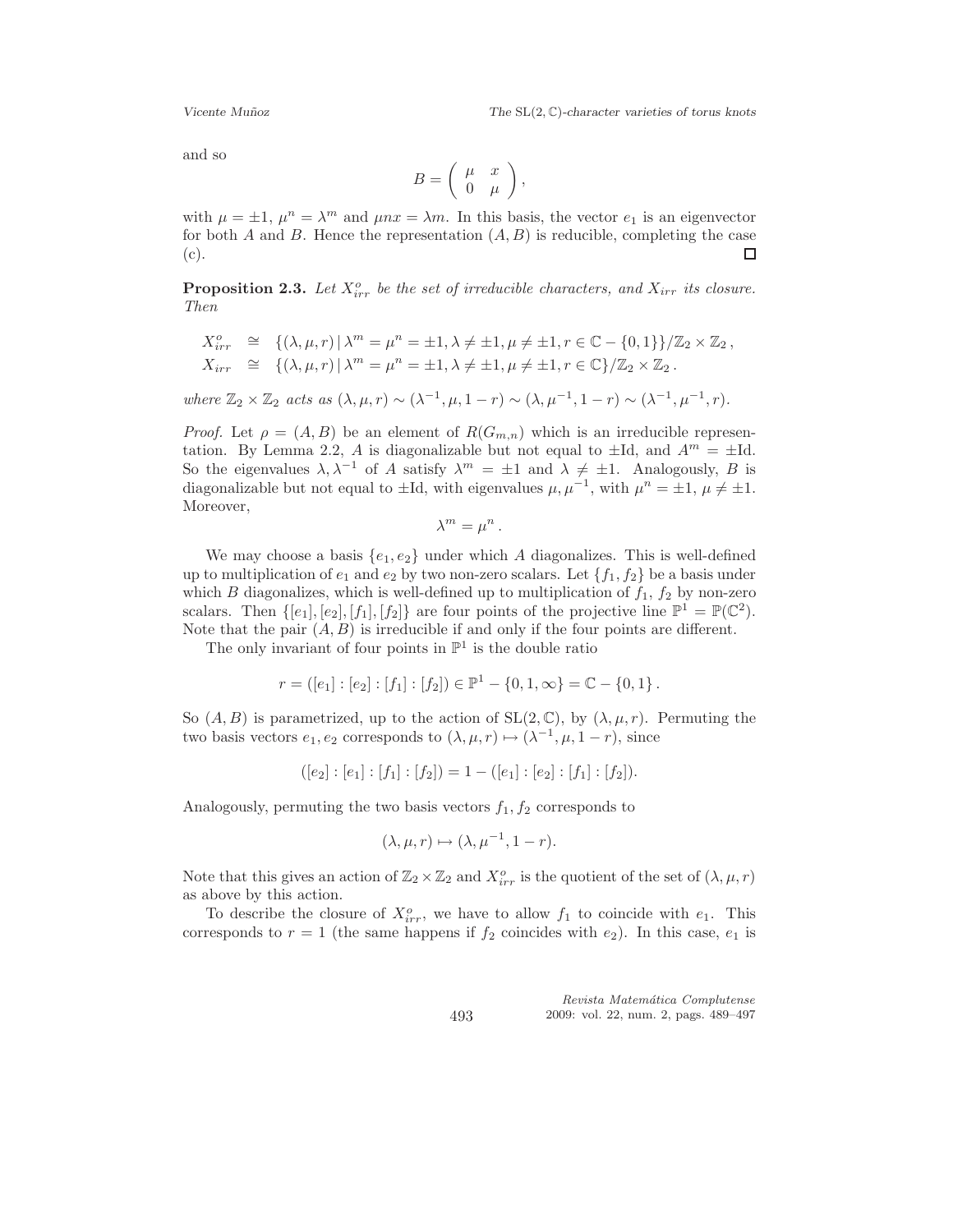an eigenvector of both A and B, so the representation  $(A, B)$  has the same character as its semisimplification  $(A', B')$  given by

$$
A' = \begin{pmatrix} \lambda & 0 \\ 0 & \lambda^{-1} \end{pmatrix}, \quad B' = \begin{pmatrix} \mu & 0 \\ 0 & \mu^{-1} \end{pmatrix}.
$$

This means that the point  $(\lambda, \mu, 1)$  corresponds under the identification  $X_{red} \cong \mathbb{C}$ given by Proposition 2.1 to  $s_1 = t_1 + t_1^{-1}$ , where  $t_1 \in \mathbb{C}$  satisfies

$$
\begin{cases} \lambda = t_1^n, \\ \mu = t_1^m. \end{cases} \tag{1}
$$

Also, we have to allow  $f_1$  to coincide with  $e_2$  (or  $f_2$  to coincide with  $e_1$ ). This corresponds to  $r = 0$ . The representation  $(A, B)$  has semisimplification  $(A', B')$  where

$$
A' = \begin{pmatrix} \lambda & 0 \\ 0 & \lambda^{-1} \end{pmatrix}, \quad B' = \begin{pmatrix} \mu^{-1} & 0 \\ 0 & \mu \end{pmatrix}.
$$

So the point  $(\lambda, \mu, 1)$  corresponds to  $s_0 = t_0 + t_0^{-1} \in X_{red} \cong \mathbb{C}$ , where  $t_0 \in \mathbb{C}$  satisfies

$$
\begin{cases}\n\lambda = t_0^n, \\
\mu^{-1} = t_0^m.\n\end{cases}
$$
\n(2)

 $\Box$ 

Proposition 2.3 says that  $X_{irr}$  is a collection of  $\frac{(m-1)(n-1)}{2}$  lines. A pair  $(\lambda, \mu)$ with  $\lambda^m = \pm 1$  and  $\mu^n = \pm 1$  is given as

$$
\lambda = e^{\pi i k/m}, \quad \mu = e^{\pi i k'/n},
$$

where  $0 \leq k < 2m, 0 \leq k' < 2n$ . The condition  $\lambda \neq \pm 1, \mu \neq \pm 1$  gives  $k \neq 0, m$ ,  $k' \neq 0, n$ . Finally, the  $\mathbb{Z}_2 \times \mathbb{Z}_2$ -action allows us to restrict to  $0 < k < m$ ,  $0 < k' < n$ . The condition  $\lambda^m = \mu^n$  means that

$$
k \equiv k' \pmod{2}.
$$

Denote by  $X_{irr}^{k,k'}$  the line of  $X_{irr}$  corresponding to the values of  $k, k'$ . Then

$$
X_{irr} = \bigsqcup_{\substack{0 < k < m, 0 < k' < n \\ k \equiv k' \pmod{2}}} X_{irr}^{k,k'}.
$$

The line  $X_{irr}^{k,k'}$  intersects  $X_{red}$  in two points. This gives a collection of  $(m-1)(n-1)$ points in  $\overline{X}_{red}$ , which are defined as follows: under the identification  $\overline{X}_{red} \cong \mathbb{C}$ , these are the points  $s_l = t_l + t_l^{-1}$ , where

$$
t_l = e^{\pi i l / nm},
$$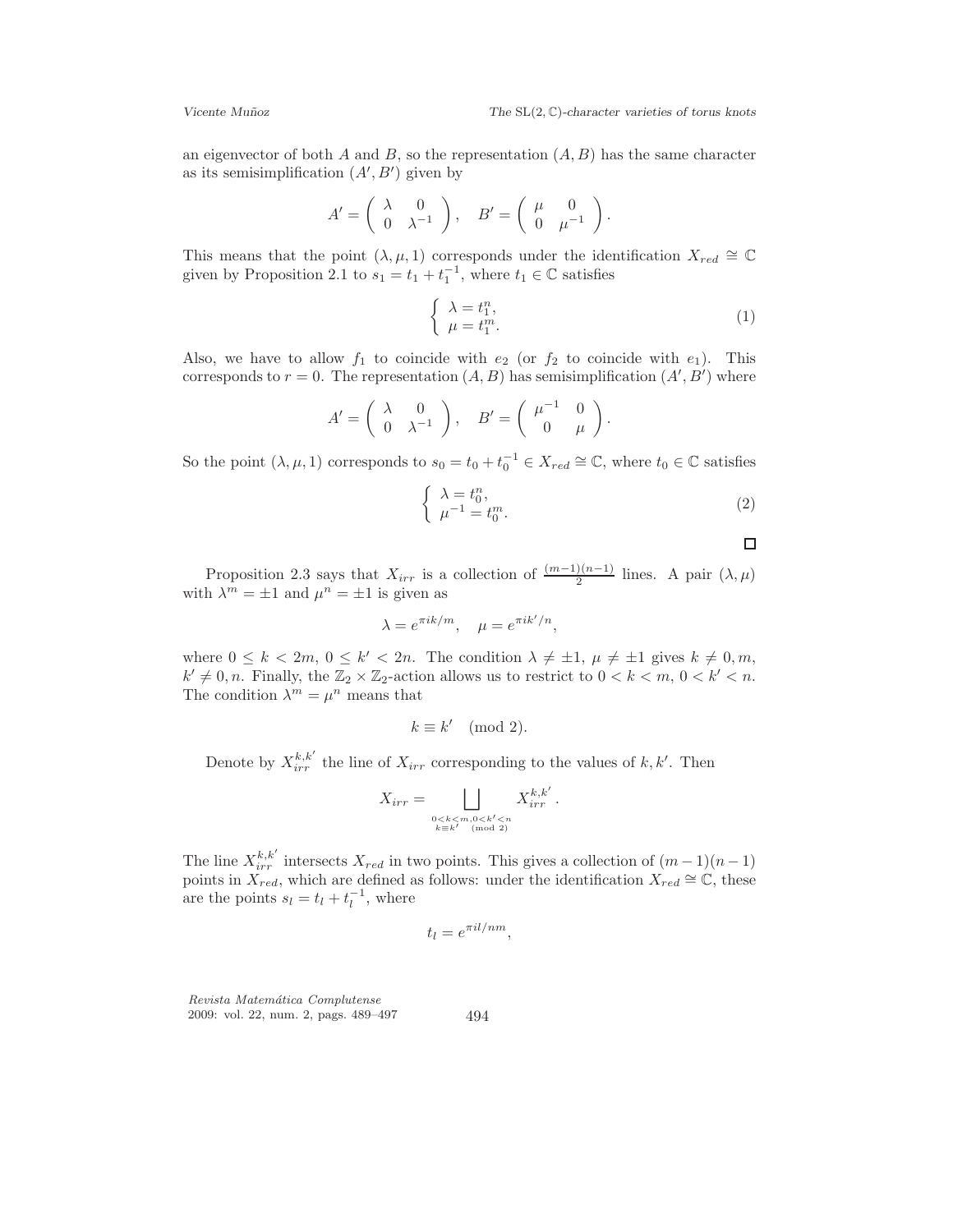

Figure 1 – Picture of  $X(G_{m,n})$ .

and  $0 < l < mn$ ,  $m/l$ ,  $n/l$ . Assume that n is odd (note that either m or n should be odd). Then from (1) and (2), the line  $X_{irr}^{k,k'}$  intersects at the points  $s_{l_0}, s_{l_1} \in X_{red}$ where

$$
nl_0 \equiv k \pmod{m}, \qquad ml_0 \equiv n - k' \pmod{n},
$$
  

$$
nl_1 \equiv k \pmod{m}, \qquad ml_1 \equiv k' \pmod{n}.
$$

These two points are different since  $k' \not\equiv n - k' \pmod{n}$ , as n is odd.

In the case  $(m, n) = (2, n)$ , this result coincides with [3, Corollary 4.2].

# 3. The algebraic structure of  $X(G_{m,n})$

We want to give a geometric realization of  $X(G_{m,n})$  which shows that the algebraic structure of this variety is that of a collection of rational lines as in Figure 1 intersecting with nodal curve singularities.

The map  $R(G_{m,n}) \to \mathbb{C}^3$ ,  $\rho = (A, B) \mapsto (\text{tr}(A), \text{tr}(B), \text{tr}(AB))$ , defines a map

$$
\Psi: X(G_{m,n}) \to \mathbb{C}^3.
$$

**Theorem 3.1.** The map  $\Psi$  is an isomorphism with its image  $C = \Psi(X(G_{m,n}))$ . C is a curve consisting of  $\frac{(n-1)(m-1)}{2}+1$  irreducible components, all of them smooth and isomorphic to C. They intersect with nodal normal crossing singularities following the pattern in Figure 1.

> Revista Matemática Complutense 2009: vol. 22, num. 2, pags. 489–497

495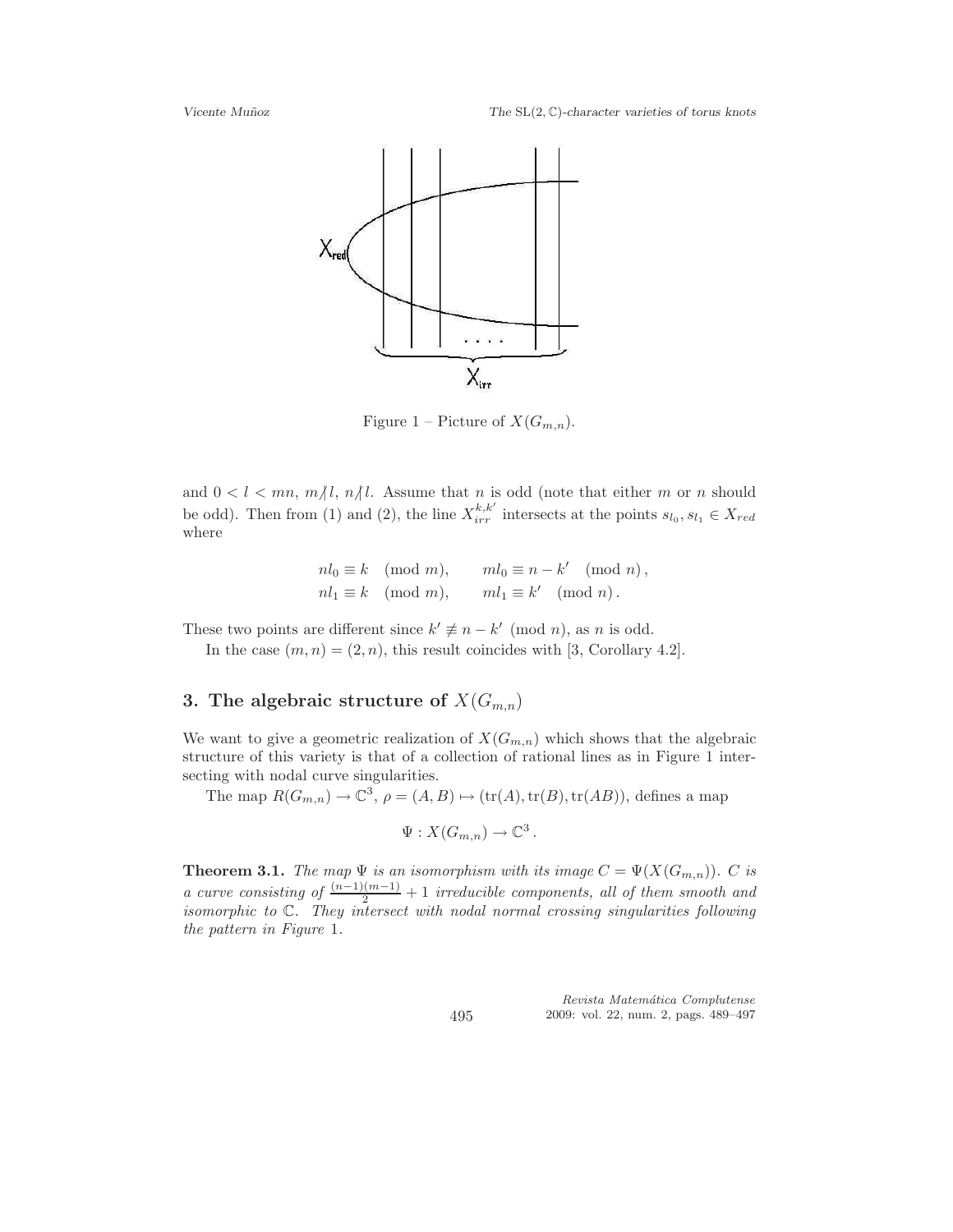*Proof.* Let us look first at  $\Psi_0 = \Psi|_{X_{red}} : X_{red} \to \mathbb{C}^3$ . For a given  $\rho = (A, B) \in X_{red}$ , with the shape given in Proposition 2.1, we have that

$$
\Psi_0: s = t + t^{-1} \mapsto (t^n + t^{-n}, t^m + t^{-m}, t^{n+m} + t^{-(n+m)}).
$$

This map is clearly injective: the image recovers

$$
\{t^n, t^{-n}\},\ \{t^m, t^{-m}\},\ \{t^{n+m}, t^{-(n+m)}\}.
$$

From this, we recover  $\{(t^n, t^m), (t^{-n}, t^{-m})\}$  and hence the pair  $t, t^{-1}$  (since  $n, m$  are coprime).

Let us see that  $\Psi_0$  is an immersion. The differential is

$$
\frac{d\Psi_0}{dt} = \left(nt^{-n-1}(t^{2n} - 1), mt^{-m-1}(t^{2m} - 1), (n + m)t^{-n-m-1}(t^{2n+2m} - 1)\right). \tag{3}
$$

This is non-zero at all  $t \neq \pm 1$ . As  $\frac{ds}{dt} \neq 0$ , we have  $\frac{d\Psi_0}{ds} \neq (0, 0, 0)$ . For  $t = \pm 1$ , we note that  $\frac{ds}{dt} = t^{-2}(t^2 - 1)$ , so

$$
\frac{d\Psi_0}{ds} = \left(nt^{-n+1}\frac{t^{2n}-1}{t^2-1}, mt^{-m+1}\frac{t^{2m}-1}{t^2-1}, (n+m)t^{-n-m+1}\frac{t^{2n+2m}-1}{t^2-1}\right),\,
$$

which is non-zero again.

Now, consider a component of  $X_{irr}$  corresponding to a pair  $(\lambda, \mu)$ . Take  $r \in \mathbb{C}$ . Fix the basis  $\{e_1, e_2\}$  of  $\mathbb{C}^2$  which is given as the eigenbasis of A. Let  $\{f_1, f_2\}$  be the eigenbasis of B. As the double ratio  $(0 : \infty : 1 : r/(r-1)) = r$ , we can take  $f_1 = (1, 1)$ and  $f_2 = (r-1, r)$ . This corresponds to the matrices:

$$
A = \begin{pmatrix} \lambda & 0 \\ 0 & \lambda^{-1} \end{pmatrix},
$$
  
\n
$$
B = \begin{pmatrix} 1 & r-1 \\ 1 & r \end{pmatrix} \begin{pmatrix} \mu & 0 \\ 0 & \mu^{-1} \end{pmatrix} \begin{pmatrix} 1 & r-1 \\ 1 & r \end{pmatrix}^{-1}
$$
  
\n
$$
= \begin{pmatrix} r(\mu - \mu^{-1}) + \mu^{-1} & (1 - r)(\mu - \mu^{-1}) \\ r(\mu - \mu^{-1}) & \mu - r(\mu - \mu^{-1}) \end{pmatrix}.
$$

Therefore:

$$
\Psi(A, B) = (\text{tr}(A), \text{tr}(B), \text{tr}(AB))
$$
  
=  $(\lambda + \lambda^{-1}, \mu^{-1} + \mu, (\lambda \mu^{-1} + \lambda^{-1} \mu) + r(\lambda - \lambda^{-1})(\mu - \mu^{-1})).$ 

The image of this component is a line in  $\mathbb{C}^3$ . Its direction vector is  $(0,0,1)$ . At an intersection point with  $\Psi_0(X_{red})$ , the tangent vector to  $\Psi_0(X_{red})$ , given in (3), has non-zero first and second component, since  $\lambda = t^n$ ,  $\mu = t^m$  and  $t \neq 0$ ,  $\lambda^2 \neq 1$ ,  $\mu^2 \neq 1$ . So the intersection of these components is a transverse nodal singularity.

Finally, note that the map  $\Psi : X(G_{m,n}) \to C$  is an algebraic map, it is a bijection, and C is a nodal curve (the mildest possible type of singularities). Therefore  $\Psi$  must be an isomorphism.  $\Box$